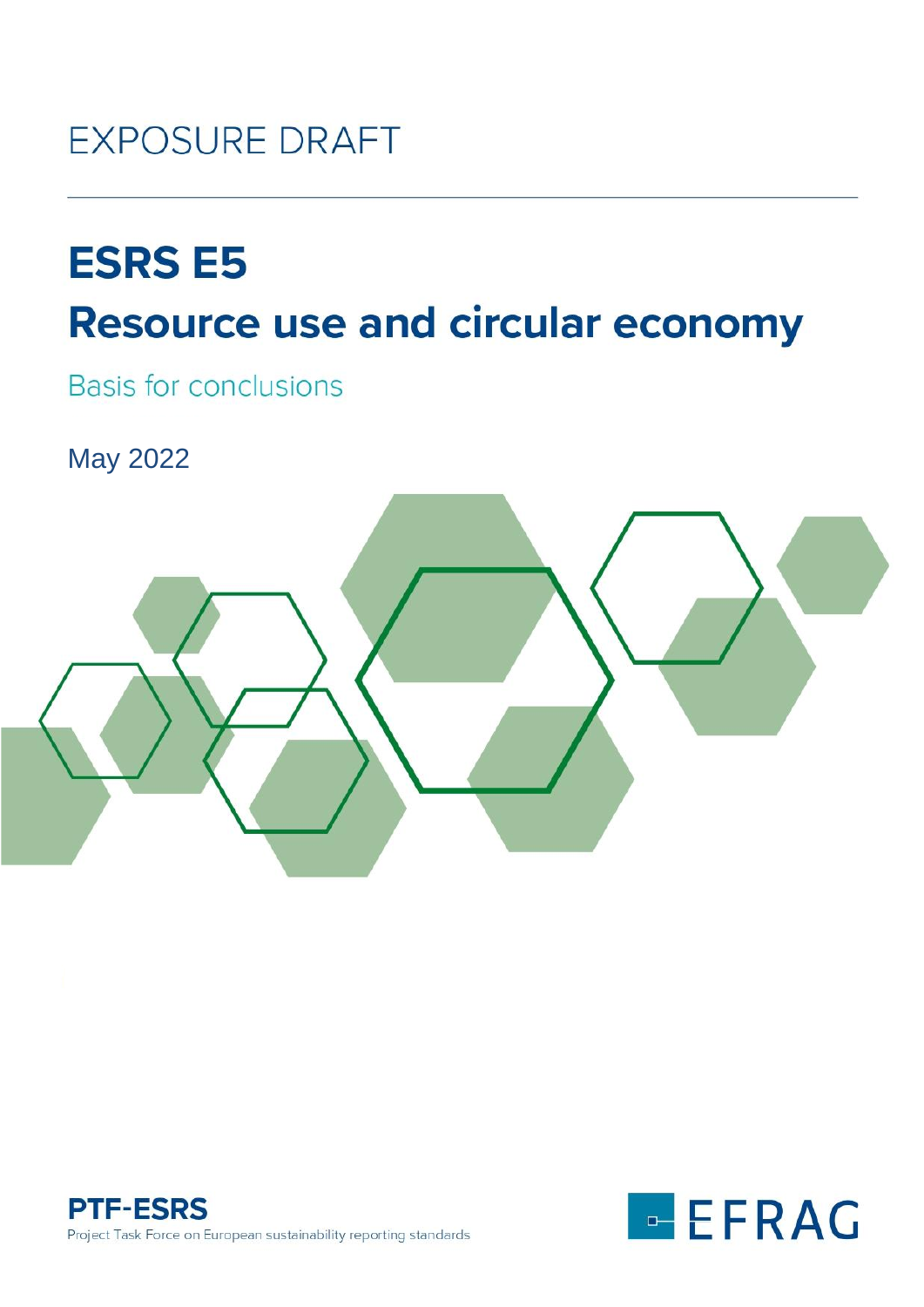#### **DISCLAIMER**

This Basis for Conclusions accompanies but is not part of the Exposure Draft ESRS E5 Resource use and circular economy. It summarises the considerations of the EFRAG PTF-ESRS and the references to other standard setting initiatives or regulations used in developing the proposed contents of the Exposure Draft.

This Basis for Conclusions has been prepared solely under the responsibility of the EFRAG PTF-ESRS. It, therefore, does not reflect the EFRAG SRB's position at this stage, nor the position of the European Union or European Commission DG Financial Stability, Financial Services and Capital Markets Union (DG FISMA), nor the position of organisations with which the EFRAG PTF-ESRS has cooperated.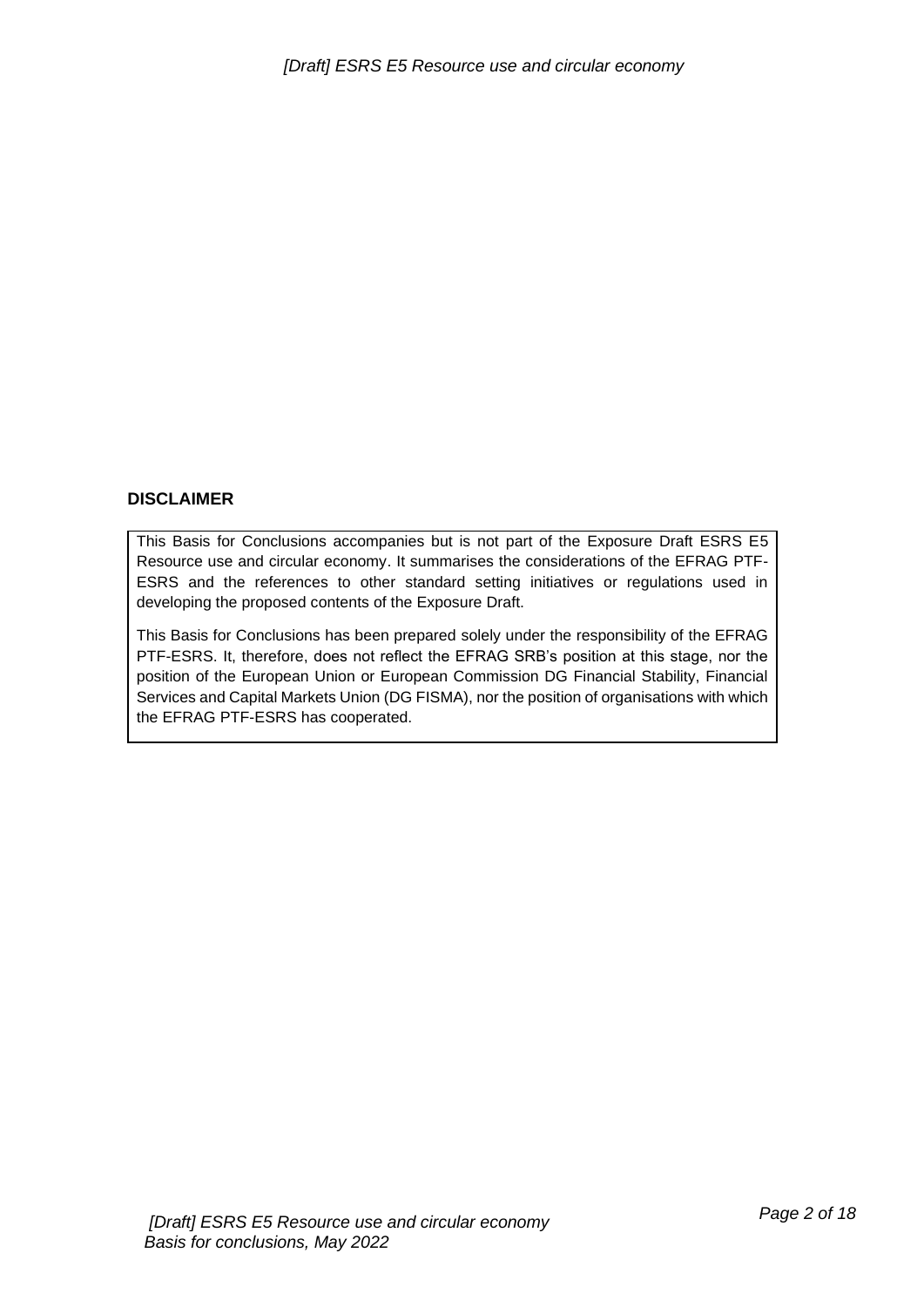| <b>Table of contents</b>                                                                                                                                                                                                                                          |  |
|-------------------------------------------------------------------------------------------------------------------------------------------------------------------------------------------------------------------------------------------------------------------|--|
|                                                                                                                                                                                                                                                                   |  |
|                                                                                                                                                                                                                                                                   |  |
|                                                                                                                                                                                                                                                                   |  |
| Resource use and circular economy-related specific application guidance on ESRS 2<br>Disclosure Requirements SBM 3 and SBM 4 on the integration of resource use and circular<br>Resource use and circular economy-related specific application guidance on ESRS 2 |  |
| Disclosure Requirement E5-2 - Measurable targets for resource use and circular economy14<br>Disclosure Requirement E5-3 - Resource use and circular economy action plans14                                                                                        |  |
| Disclosure Requirement E5-9 - Financial effects from resource use and circular economy-                                                                                                                                                                           |  |
|                                                                                                                                                                                                                                                                   |  |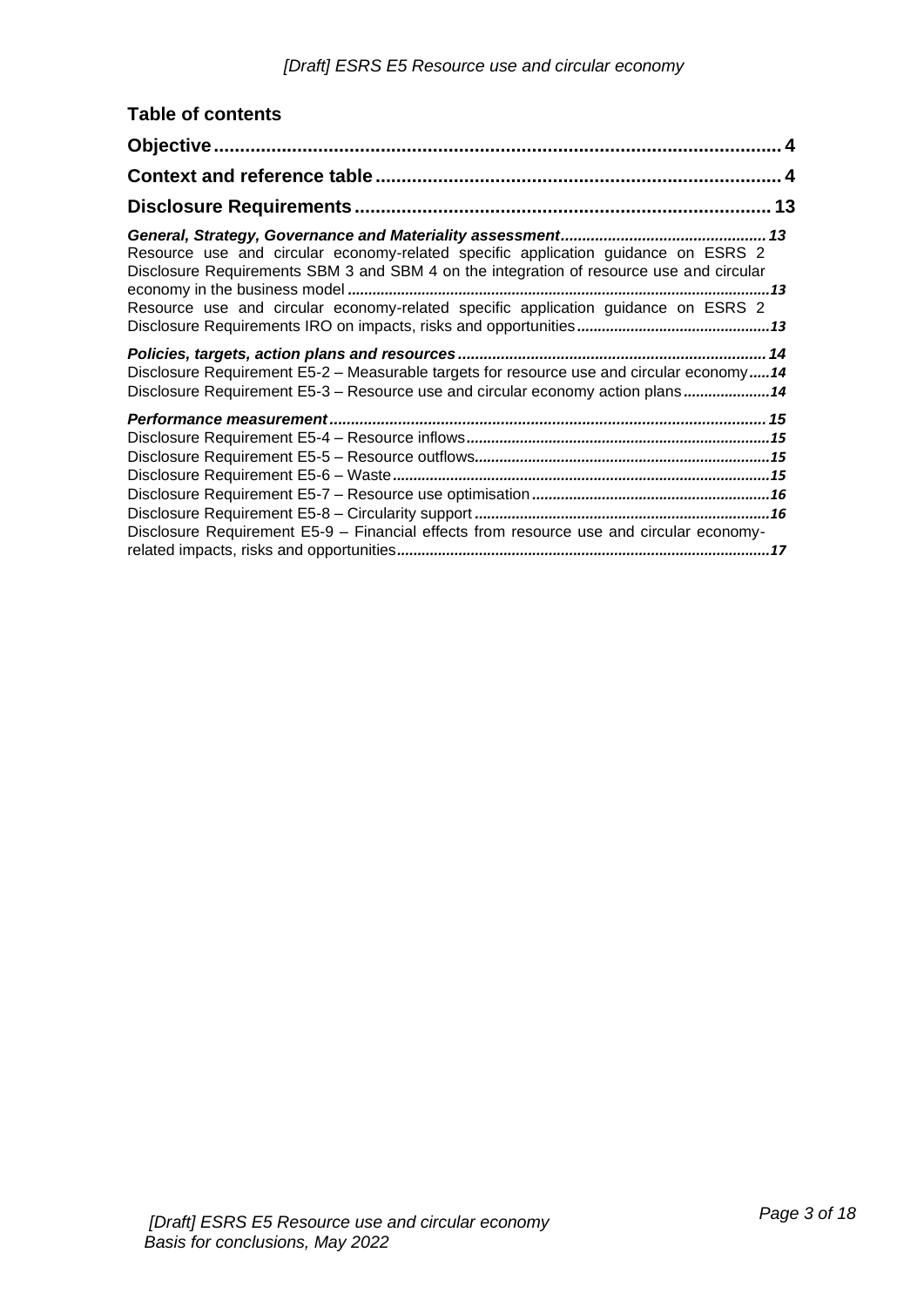# <span id="page-3-0"></span>**Objective**

- BC1. The objective of this [Draft] Standard is to set disclosure requirements that cover the information required by undertakings across all sectors (subject to the rebuttable presumption in ESRS 1 paragraph 57 to 62) in order to report under a double materiality perspective. It covers in particular:
	- (a) the impacts (on resource use);
	- (b) the actions and results of those actions;
	- (c) the material risks and opportunities arising from the undertaking's impacts and dependencies. Such risks and opportunities are sources of financial effects; and
	- (d) the effects of risks and opportunities on the undertaking's development, performance and position over the short-, medium- and long-term and therefore on its ability to create enterprise value (financial effects).

# <span id="page-3-1"></span>**Context and reference table**

- BC2. The global use of both renewable and non-renewable resources continues to grow and is expected to double in the next 40 years<sup>1</sup>. The resulting negative externalities such as climate change, biodiversity loss, waste and pollution, as 'the extraction and processing of materials, fuels and food contribute half of total global greenhouse gas emissions and over 90 per cent of biodiversity loss and water stress' according to the UN Environment's Global Resources Outlook 2019. Hence the conclusion that the pressure on resources is deemed to be no longer sustainable.
- BC3. In order to safeguard the future stocks and flows of resources along with their benefits to society, as well as to address the risks of negative externalities, there is a need to secure both:
	- (a) the reduction of the extraction of non-renewable resources with a priority based on the existing residual stock and the decoupling of economic activity and extractive practices (e.g., through circular business models increasing asset utilisation or lifespan); and
	- (b) the implementation of practices that secure the regeneration of renewable resources (e.g., soil regeneration rather than depletion) and keep resources in the economy at their highest value (e.g., cascading food to feed to material feedstock).
- BC4. As stated in the Platform on Sustainable Finance's report with recommendations on technical screening criteria for the four remaining environmental objectives of the EU Taxonomy the circular economy ambition level focuses on a system change to enable the achievement of other environmental objectives (including climate). Hence the provisions of ESRS E5 are to be read in conjunction with other environmental standards.

<sup>1</sup> [UN Environment's Global Resources Outlook 2019](https://www.unep.org/news-and-stories/story/were-gobbling-earths-resources-unsustainable-rate)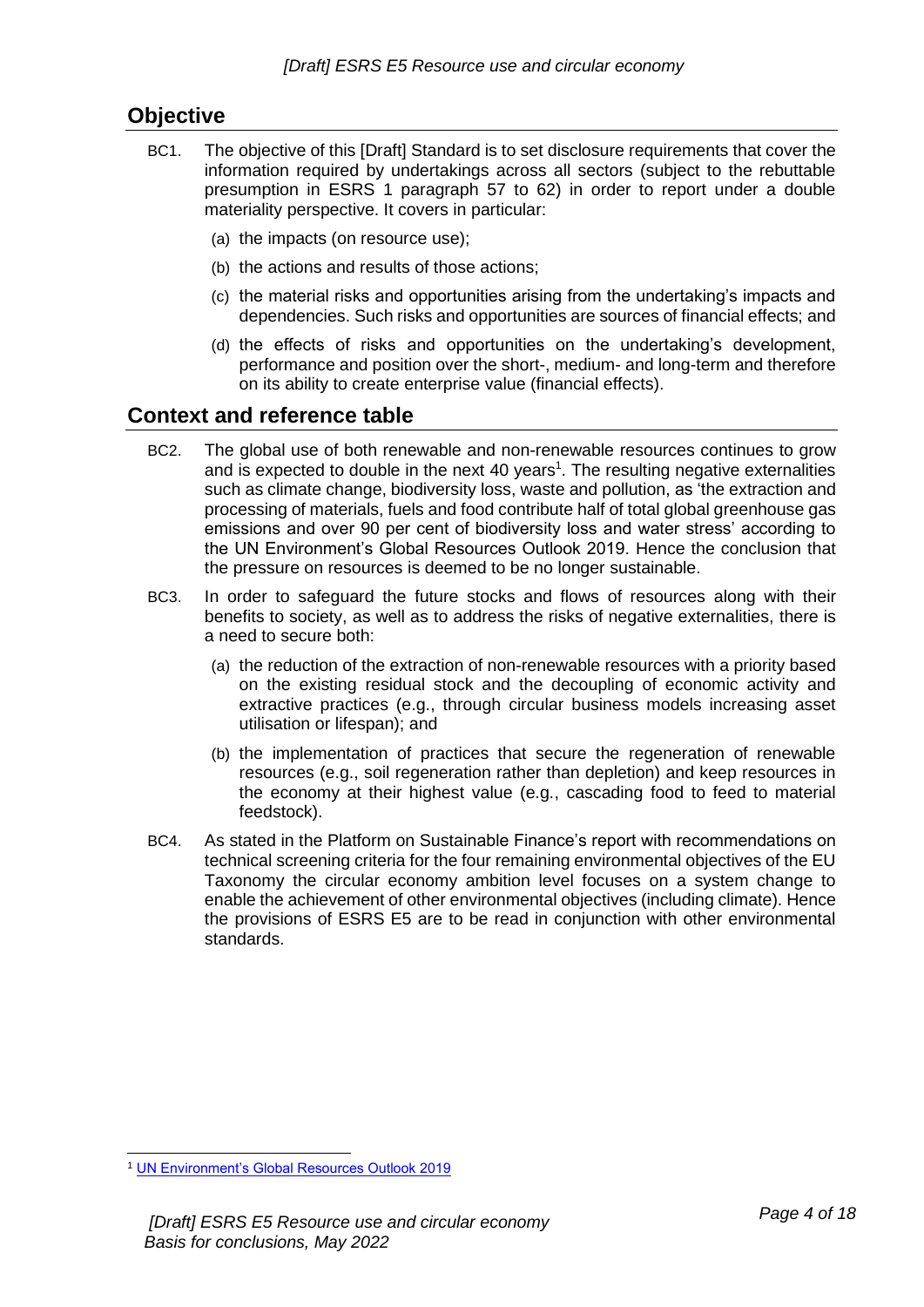

Figure 3: Overlapping among the different environmental objectives of the Taxonomy

- BC5. The [Draft] ESRS E5 on Resource Use and Circular Economy covers the key following subtopics:
	- (a) resource inflows;
	- (b) resource outflows;
	- (c) waste;
	- (d) resource use optimisation; and
	- (e) circularity support.
- BC6. Resource inflows, resource outflows and waste subtopics are concepts commonly used by most active circularity indicator systems and, in particular, the Global Reporting Initiative (GRI) or Circulytics framework from the Ellen Mc Arthur Foundation as a way to identify the flows of the undertaking to achieve circularity through its resources, materials and products used and produced. These were inspired by the ISO TC323/WG3 draft Standard "Circular Economy — Measuring and assessing circularity".
- BC7. Resource use optimisation and Circularity support provide information on the undertaking's strategy and business model to keep materials and products at their highest value through actions respectively in the own operations for Resource use optimisation and along the upstream and downstream value chain fro Circularity support.

#### *EU legislation and policy alignment*

- BC8. To ensure consistency with the political targets of the European Union, and to fit to other frameworks, the [Draft] ESRS E5 has been aligned with:
	- (a) the EU Circular Economy Action Plan published in March 20202;
	- (b) the Platform on Sustainable Finance's report that was published on 30 March 20223 with recommendations on technical screening criteria for the four remaining environmental objectives of the EU Taxonomy;
	- (c) the principal adverse impacts (PAI) indicators requested by Annex I of the European Commission Delegated Act supplementing Regulation (EU) 2019/20884; and

<sup>2</sup> [Circular economy action plan \(europa.eu\)](https://ec.europa.eu/environment/strategy/circular-economy-action-plan_en)

<sup>3</sup> [Platform on Sustainable Finance: Technical working group -](https://ec.europa.eu/info/sites/default/files/business_economy_euro/banking_and_finance/documents/220330-sustainable-finance-platform-finance-report-remaining-environmental-objectives-taxonomy_en.pdf) Methodological report (europa.eu)

<sup>&</sup>lt;sup>4</sup> C 2022 1931 1 EN annexe acte autonome part1 v6.pdf (europa.eu)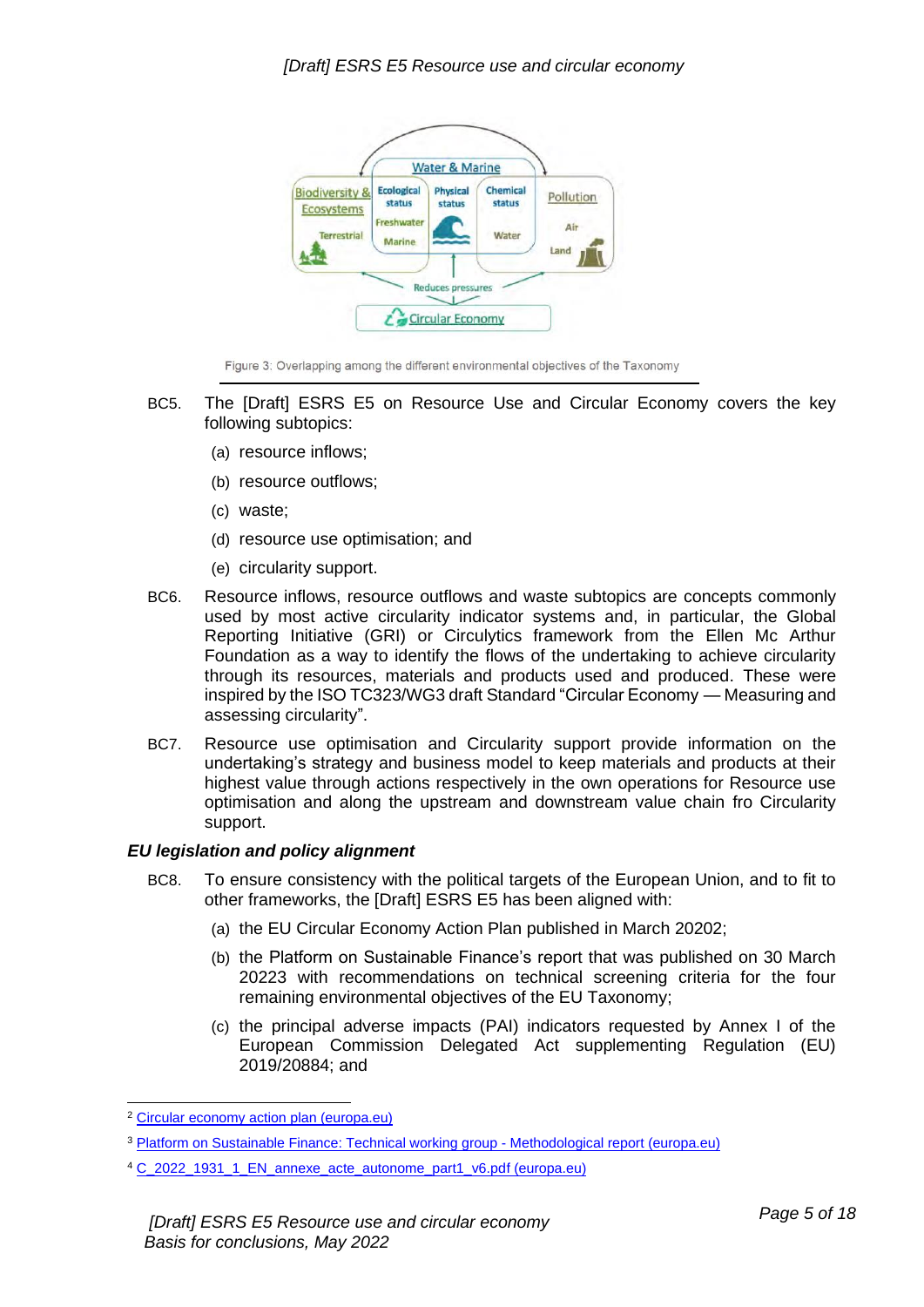- (d) the EU Industrial Strategy published in March 2020 and related update proposal published in May 20215;
- BC9. "The new Circular economy action plan presents a set of interrelated initiatives to establish a strong and coherent product policy framework that will make sustainable products, services and business models the norm and transform consumption patterns so that no waste is produced in the first place. Empowering consumers and providing them with cost-saving opportunities is a key building block of the sustainable product policy framework. As stated in the Commission's 2020 new Circular Economy Action Plan, the EU needs to accelerate the transition towards a regenerative growth model, advance towards keeping its resource consumption within planetary boundaries, and therefore strive to reduce its consumption footprint and double its circular material use rate in the coming decade. The action plan also highlights how scaling up the circular economy will make a decisive contribution to achieving climate neutrality by 2050 and decoupling economic growth from resource use, while ensuring the long-term competitiveness of the EU and leaving no one behind. More broadly, transitioning to a circular economy not only addresses the negative impacts of the linear economy, but more importantly, it represents a systemic shift that builds long-term resilience, generates business and economic opportunities, and provides environmental and societal benefits.
- BC10. The Taxonomy Regulation highlights the importance of increasing durability, repairability, upgradability, reusability and recyclability, in particular in designing and manufacturing activities, prolonging the use of products, including through reuse and remanufacturing, and recycling (Regulation (EU) 2020/852 (Taxonomy) on the establishment of a framework to facilitate sustainable investment). The "transition to a circular economy" is the 4th of the 6 objectives under the EU Taxonomy.
- BC11. The EU's new Industrial strategy states that consumers should receive trustworthy and relevant information to choose reusable, durable and repairable products. It states that consumers should receive trustworthy and relevant information to choose reusable, durable and repairable products. The Commission will propose ways to improve consumer rights and protection, including by working towards a 'right to repair' for consumers.
- BC12. Each of the five subtopics identified in [draft] ESRS 5 fit with the EU taxonomy Regulation list of means by which an activity can make a substantial contribution to a transition to circular economy (in Article 13) and to the four high-level categories defined in the JRC report6: SC1 Circular design & production, SC2 Circular use, SC3 Circular Value Recovery and SC4 Circular support.
- BC13. Resource inflows address SC1 and SC3 and cover the means (a) use of natural resources, (d) reduction of hazardous substances and (f) increase the use and quality of secondary materials.
- BC14. Resource outflows addresses SC1 and SC2 and covers the means (b) increase the durability, reparability, upgradability or reusability of products and (c) increase the recyclability of products.

<sup>5</sup> [European industrial strategy | European Commission \(europa.eu\)](https://ec.europa.eu/info/strategy/priorities-2019-2024/europe-fit-digital-age/european-industrial-strategy_en)

<sup>6</sup> JRC Publications Repository - [Development of the EU Sustainable Finance Taxonomy -](https://publications.jrc.ec.europa.eu/repository/handle/JRC126045) A framework for defining [substantial contribution for environmental objectives 3-6 \(europa.eu\)](https://publications.jrc.ec.europa.eu/repository/handle/JRC126045)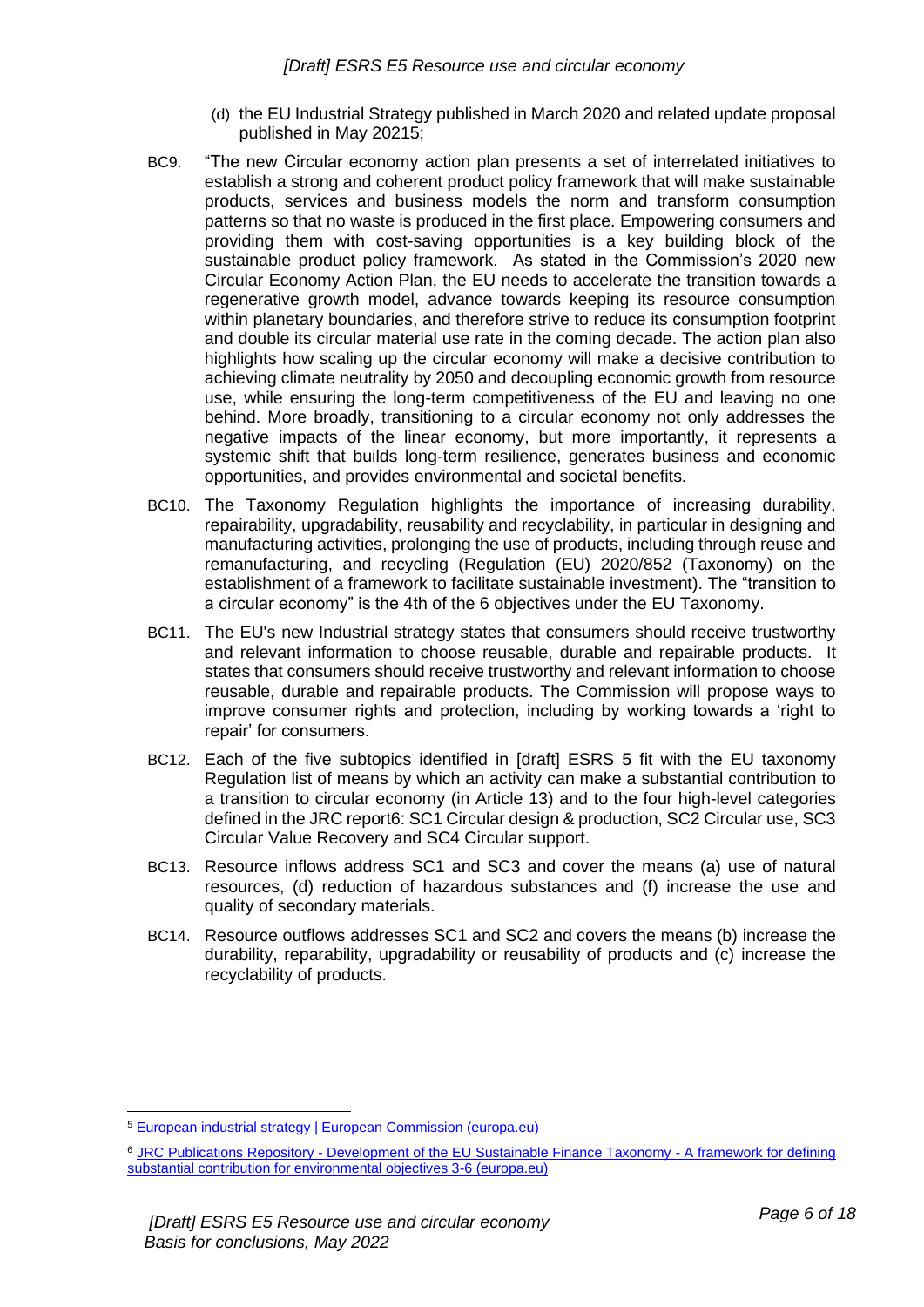- BC15. Waste addresses SC1, SC2 and SC3 and covers the means (g) prevents or reduces waste generation, (h) increase preparing for the re-use and recycling of waste, (i) increase the development of the waste management infrastructure, (j) minimises the incineration of waste and avoids the disposal of waste and (k) avoid and reduces litter.
- BC16. Resource use optimisation and Circularity support address all SC and cover (e) prolongs the use of products and (l) enables any of the activities listed in points (a) to (k).

#### *Other frameworks*

- BC17. The [Draft] Standard strives to provide transparency on an undertaking's contribution to international goals especially the UN's SDG Goal 12 Responsible Consumption and Production: Ensure sustainable consumption and production. It encompasses the following targets:
	- (a) Target 12.2 by 2030, achieve the sustainable management and efficient use of natural resources; and
	- (b) Target 12.5 by 2030, substantially reduce waste generation through prevention, reduction, recycling and reuse.
- BC18. Appropriate compatibility with other sector-agnostic international initiatives has also been considered including:
	- (a) the Global Reporting Initiative (GRI) and in particular GRI 301 Materials which considers the following: "The type and amount of materials the organization uses can indicate its dependence on natural resources, and the impacts it has on their availability. The organization's contribution to resource conservation can be indicated by its approach to recycling, reusing and reclaiming materials, products, and packaging (GRI 301, p4)"; and
	- (b) ISO TC323 /WG3 ongoing standards.
- BC19. The [Draft] Standard aims to meet the requirements of a sector-agnostic approach. However, as the existing frameworks on Circular Economy are more often sectorspecific rather than sector-agnostic; sector-specific frameworks such as the Value Reporting Foundation (based on the standards of the Sustainability Accounting Standards Board [SASB]) have also been analysed.
- BC20. To comply with the requirements of the [Draft] CSRD, considering the EU legislative framework and taking into account current international frameworks, the following disclosure requirements emerge as most relevant:

| <b>Disclosure</b><br><b>Requirements</b>                                                                                                                                                                                                                | <b>European framework references</b>                                                                                                                                                                                                                                                                                                                               | <b>International framework references</b>                                                                                                                                                                   |
|---------------------------------------------------------------------------------------------------------------------------------------------------------------------------------------------------------------------------------------------------------|--------------------------------------------------------------------------------------------------------------------------------------------------------------------------------------------------------------------------------------------------------------------------------------------------------------------------------------------------------------------|-------------------------------------------------------------------------------------------------------------------------------------------------------------------------------------------------------------|
| Resource use and<br>circular economy-<br>related specific<br>application guidance<br>on ESRS 2<br><b>Disclosure</b><br><b>Requirements SBM 3</b><br>and SBM 4 on the<br>integration of<br>resource use and<br>circular economy in<br>the business model | [Draft] CSRD Art.19b (2) / a / (iv)<br><b>EU Circular Economy Action Plan</b><br>Platform on Sustainable Finance's<br>report with recommendations on<br>technical screening criteria for the<br>remaining environmental<br>four<br>objectives of the EU Taxonomy<br>published on 30 March 2022<br>SFDR PAI, Indicators of Annex 1<br><b>EU Industrial Strategy</b> | UN's SDG Goal 12 - Targets 12.2 and<br>12.5<br><b>GRI 301</b><br>ISO TC323 /WG3<br>Value Reporting Foundation - based on<br>the standards of the Sustainability<br><b>Accounting Standards Board [SASB]</b> |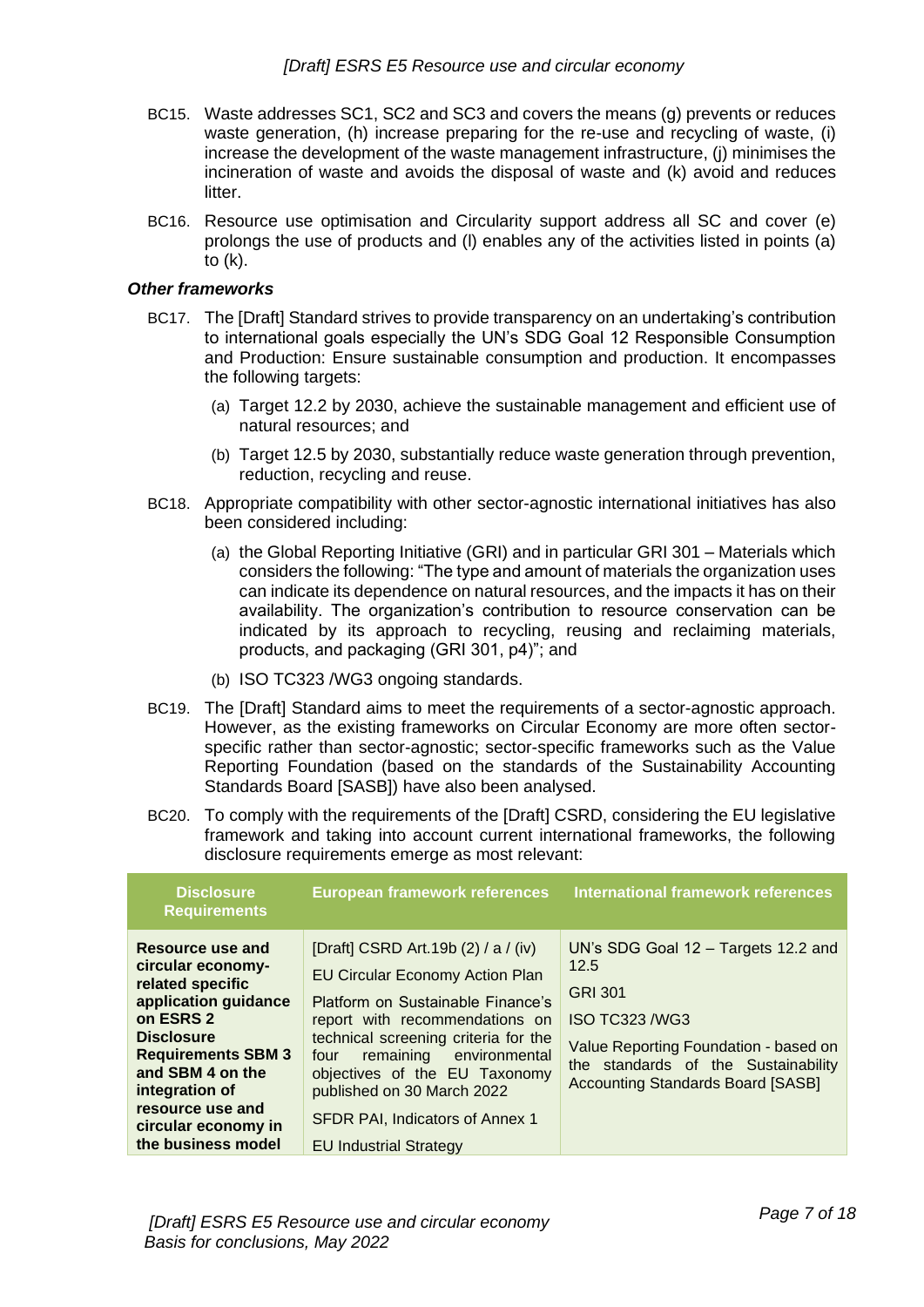| <b>Disclosure</b><br><b>Requirements</b>                                                                                                                                                 | <b>European framework references</b>                                                                                                                                                                                                                                                                                                                                                                                                                                                                                                       | <b>International framework references</b>                                                                                                                                                                          |
|------------------------------------------------------------------------------------------------------------------------------------------------------------------------------------------|--------------------------------------------------------------------------------------------------------------------------------------------------------------------------------------------------------------------------------------------------------------------------------------------------------------------------------------------------------------------------------------------------------------------------------------------------------------------------------------------------------------------------------------------|--------------------------------------------------------------------------------------------------------------------------------------------------------------------------------------------------------------------|
|                                                                                                                                                                                          | Taxonomy regulation (2020/852) -<br>Objective 4                                                                                                                                                                                                                                                                                                                                                                                                                                                                                            |                                                                                                                                                                                                                    |
| Resource use and<br>circular economy-<br>related specific<br>application guidance<br>on ESRS 2<br><b>Disclosure</b><br><b>Requirements IRO on</b><br>impacts, risks and<br>opportunities | [Draft] CSRD Art.19b (2) / a / (iv)<br>EU Circular Economy Action Plan<br>Platform on Sustainable Finance's<br>report with recommendations on<br>technical screening criteria for the<br>four<br>remaining<br>environmental<br>objectives of the EU Taxonomy<br>published on 30 March 2022<br>SFDR PAI, Indicators of Annex 1<br><b>EU Industrial Strategy</b><br>Taxonomy regulation (2020/852) -<br>Objective 4                                                                                                                          | UN's SDG Goal 12 - Targets 12.2 and<br>12.5<br><b>GRI 301</b><br><b>ISO TC323 /WG3</b><br>Value Reporting Foundation - based on<br>the standards of the Sustainability<br><b>Accounting Standards Board [SASB]</b> |
| <b>Disclosure</b><br><b>Requirement E5-1 -</b><br><b>Policies implemented</b><br>to manage resource<br>use and circular<br>economy                                                       | [Draft] CSRD Art.19b (2) / a / (iv)<br><b>EU Circular Economy Action Plan</b><br>Platform on Sustainable Finance's<br>report with recommendations on<br>technical screening criteria for the<br>four<br>remaining<br>environmental<br>objectives of the EU Taxonomy<br>published on 30 March 2022<br>SFDR PAI, Indicators of Annex 1<br><b>EU Industrial Strategy</b><br>Taxonomy regulation (2020/852) -<br>Objective 4                                                                                                                   | UN's SDG Goal 12 - Targets 12.2 and<br>12.5<br><b>GRI 301</b><br><b>ISO TC323 /WG3</b><br>Value Reporting Foundation - based on<br>the standards of the Sustainability<br><b>Accounting Standards Board [SASB]</b> |
| <b>Disclosure</b><br><b>Requirement E5-2 -</b><br><b>Measurable targets</b><br>for resource use and<br>circular economy                                                                  | [Draft] CSRD Art.19b (2) / a / (iv)<br>EU Circular Economy Action Plan<br>European Green Deal targets<br>Taxonomy regulation (2020/852) -<br>Objective 4<br>EU<br>Industrial<br>Strategy<br>complemented by the European<br>Commission's new Action Plan on<br>the Circular Economy<br>Platform on Sustainable Finance's<br>report with recommendations on<br>technical screening criteria for the<br>remaining<br>four<br>environmental<br>objectives of the EU Taxonomy<br>published on 30 March 2022<br>SFDR PAI, Indicators of Annex 1 | UN's SDG Goal 12 - Targets 12.2 and<br>12.5<br><b>GRI 301</b><br><b>ISO TC323 /WG3</b><br>Value Reporting Foundation - based on<br>the standards of the Sustainability<br><b>Accounting Standards Board [SASB]</b> |
| <b>Disclosure</b><br><b>Requirement E5-3 -</b><br>Resource use and                                                                                                                       | [Draft] CSRD Art.19b (2) / a / (iv)<br><b>EU Circular Economy Action Plan</b>                                                                                                                                                                                                                                                                                                                                                                                                                                                              | UN's SDG Goal 12 - Targets 12.2 and<br>12.5<br><b>GRI 301</b>                                                                                                                                                      |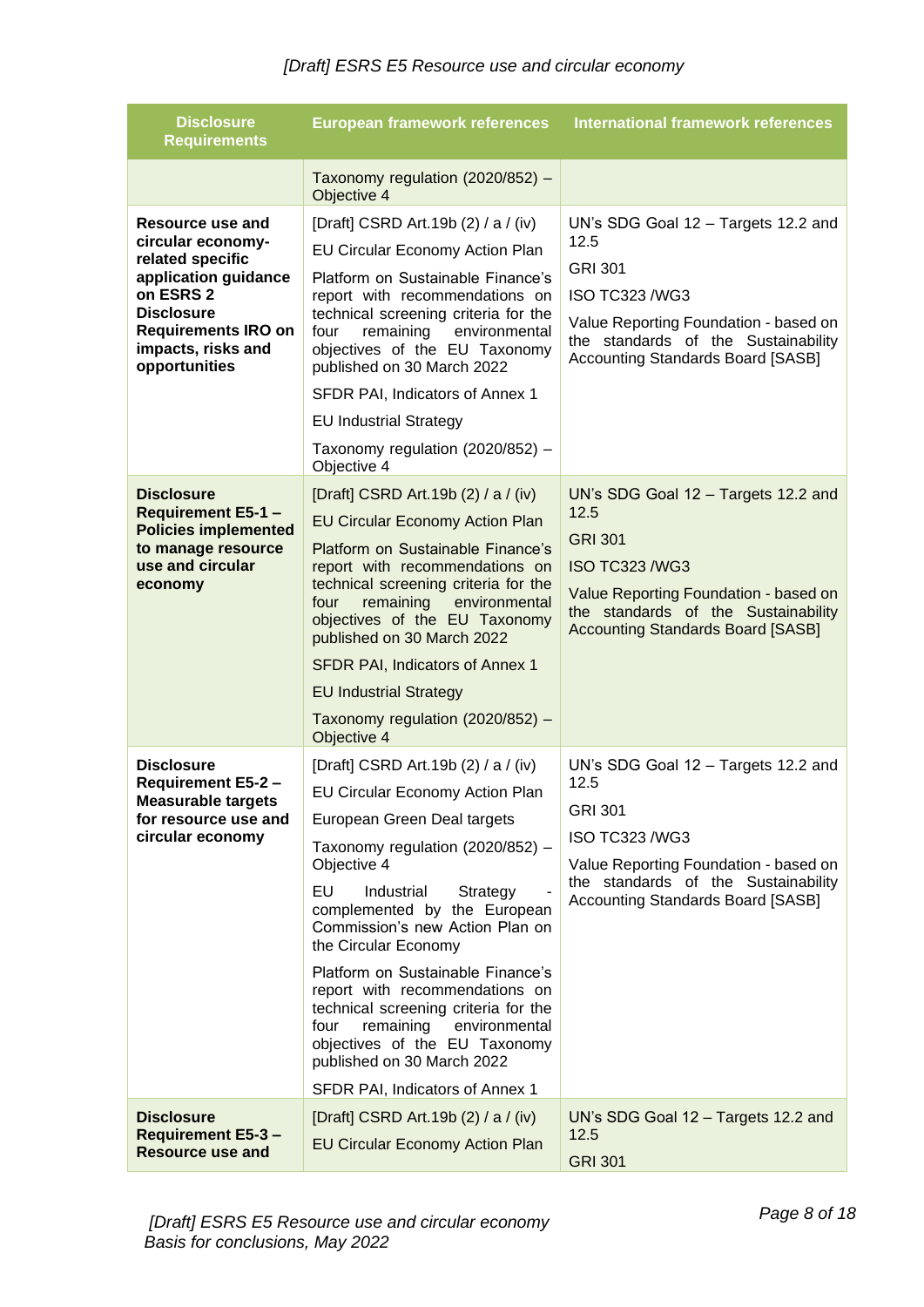| <b>Disclosure</b><br><b>Requirements</b>                                   | <b>European framework references</b>                                                                                                                                                                                                                                                                                                                                                                                       | <b>International framework references</b>                                                                                                                                                                                                                                              |
|----------------------------------------------------------------------------|----------------------------------------------------------------------------------------------------------------------------------------------------------------------------------------------------------------------------------------------------------------------------------------------------------------------------------------------------------------------------------------------------------------------------|----------------------------------------------------------------------------------------------------------------------------------------------------------------------------------------------------------------------------------------------------------------------------------------|
| circular economy<br>action plans                                           | Platform on Sustainable Finance's<br>report with recommendations on<br>technical screening criteria for the<br>remaining<br>environmental<br>four<br>objectives of the EU Taxonomy<br>published on 30 March 2022<br>SFDR PAI, Indicators of Annex 1<br><b>EU Industrial Strategy</b><br>Taxonomy regulation (2020/852) -<br>Objective 4                                                                                    | <b>ISO TC323 /WG3</b><br>Value Reporting Foundation - based on<br>the standards of the Sustainability<br><b>Accounting Standards Board [SASB]</b>                                                                                                                                      |
| <b>Disclosure</b><br><b>Requirement E5-4 -</b><br><b>Resource inflows</b>  | [Draft] CSRD Art.19b (2) / a / (iv)<br><b>EU Circular Economy Action Plan</b><br>Platform on Sustainable Finance's<br>report with recommendations on<br>technical screening criteria for the<br>four<br>remaining environmental<br>objectives of the EU Taxonomy<br>published on 30 March 2022<br>SFDR PAI, Indicators of Annex 1<br><b>EU Industrial Strategy</b><br>Taxonomy regulation (2020/852) -<br>Objective 4      | GRI 301-1, 301-2 and 301-3<br>Circulytics indicators list<br>UN's SDG Goal 12 - Targets 12.2 and<br>12.5<br><b>ISO TC323 /WG3</b><br>Value Reporting Foundation - based on<br>the standards of the Sustainability<br><b>Accounting Standards Board [SASB]</b>                          |
| <b>Disclosure</b><br><b>Requirement E5-5 -</b><br><b>Resource outflows</b> | [Draft] CSRD Art.19b (2) / a / (iv)<br><b>EU Circular Economy Action Plan</b><br>Platform on Sustainable Finance's<br>report with recommendations on<br>technical screening criteria for the<br>four<br>remaining<br>environmental<br>objectives of the EU Taxonomy<br>published on 30 March 2022<br>SFDR PAI, Indicators of Annex 1<br><b>EU Industrial Strategy</b><br>Taxonomy regulation (2020/852) -<br>Objective 4   | GRI 306-3, GI 306-4 and GRI 306-5<br><b>GRI 301</b><br>Circulytics indicators list<br>UN's SDG Goal 12 - Targets 12.2 and<br>12.5<br><b>ISO TC323 /WG3</b><br>Value Reporting Foundation - based on<br>the standards of the Sustainability<br><b>Accounting Standards Board [SASB]</b> |
| <b>Disclosure</b><br>Requirement E5-6 -<br>Waste                           | [Draft] CSRD Art.19b (2) / a / (iv)<br>EU Circular Economy Action Plan<br>Platform on Sustainable Finance's<br>report with recommendations on<br>technical screening criteria for the<br>four<br>remaining<br>environmental<br>objectives of the EU Taxonomy<br>published on 30 March 2022<br>SFDR PAI, Indicators of Annex 1 &<br>3 (9. Hazardous waste and<br>radioactive waste ratio; 13. Non-<br>recycled waste ratio) | UN's SDG Goal 12 - Targets 12.2 and<br>12.5<br><b>GRI 301</b><br>ISO TC323 /WG3<br>Value Reporting Foundation - based on<br>the standards of the Sustainability<br><b>Accounting Standards Board [SASB]</b>                                                                            |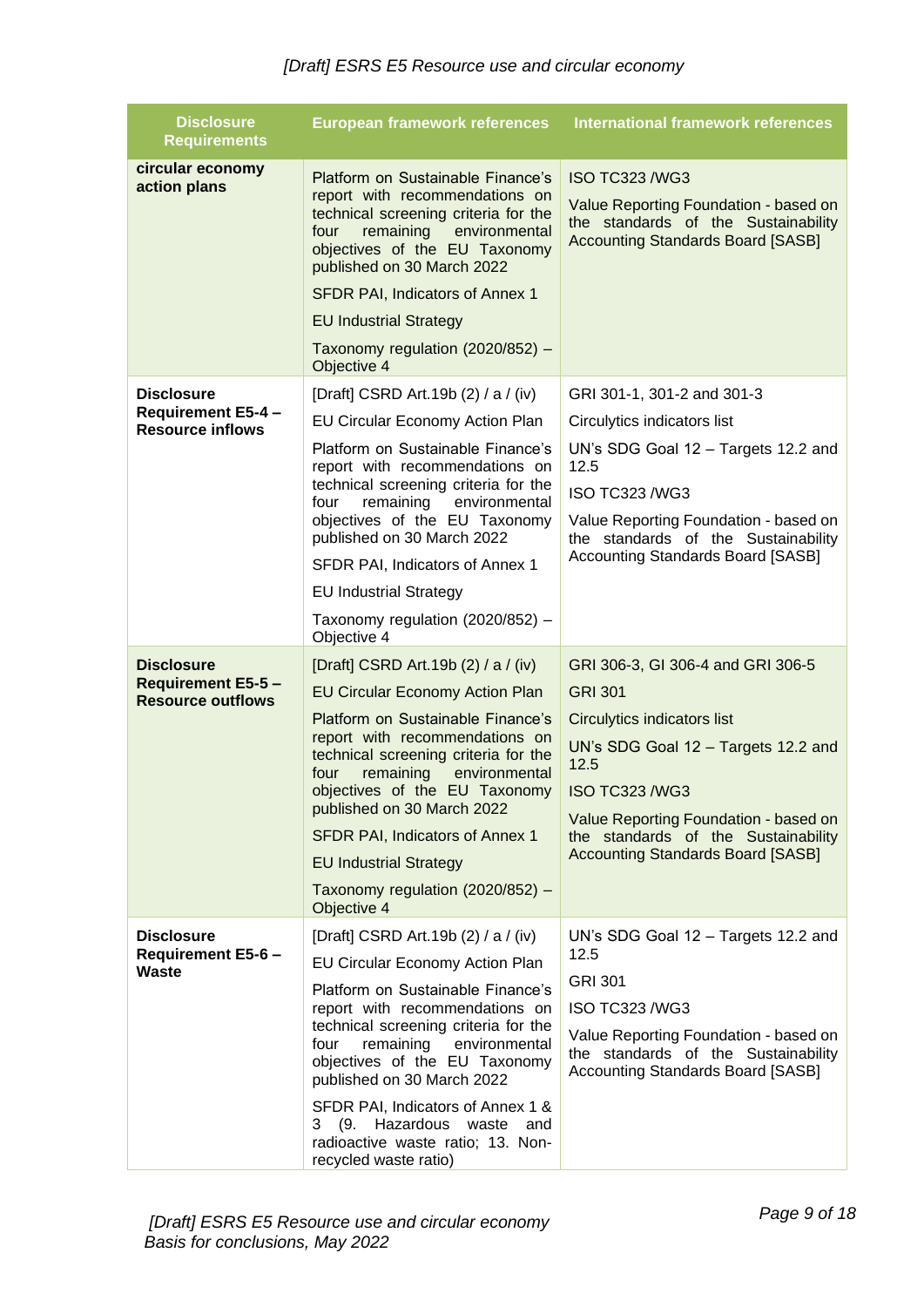| <b>Disclosure</b><br><b>Requirements</b>                                                                                                                                  | <b>European framework references</b>                                                                                                                                                                                                                                                                                                                                                                                                                                                                         | <b>International framework references</b>                                                                                                                                                                          |
|---------------------------------------------------------------------------------------------------------------------------------------------------------------------------|--------------------------------------------------------------------------------------------------------------------------------------------------------------------------------------------------------------------------------------------------------------------------------------------------------------------------------------------------------------------------------------------------------------------------------------------------------------------------------------------------------------|--------------------------------------------------------------------------------------------------------------------------------------------------------------------------------------------------------------------|
| <b>Disclosure</b><br><b>Requirement E5-7 -</b><br><b>Resource use</b><br>optimisation                                                                                     | <b>EU Industrial Strategy</b><br>Taxonomy regulation (2020/852) -<br>Objective 4<br>[Draft] CSRD Art.19b (2) / a / (iv)<br><b>EU Circular Economy Action Plan</b><br>Platform on Sustainable Finance's<br>report with recommendations on<br>technical screening criteria for the<br>four<br>remaining<br>environmental<br>objectives of the EU Taxonomy<br>published on 30 March 2022<br>SFDR PAI, Indicators of Annex 1<br><b>EU Industrial Strategy</b><br>Taxonomy regulation (2020/852) -<br>Objective 4 | UN's SDG Goal 12 - Targets 12.2 and<br>12.5<br><b>GRI 301</b><br><b>ISO TC323 /WG3</b><br>Value Reporting Foundation - based on<br>the standards of the Sustainability<br><b>Accounting Standards Board [SASB]</b> |
| <b>Disclosure</b><br>Requirement E5-8 -<br><b>Circularity support</b>                                                                                                     | [Draft] CSRD Art.19b (2) / a / (iv)<br>EU Circular Economy Action Plan<br>Platform on Sustainable Finance's<br>report with recommendations on<br>technical screening criteria for the<br>remaining<br>environmental<br>four<br>objectives of the EU Taxonomy<br>published on 30 March 2022<br>SFDR PAI, Indicators of Annex 1<br><b>EU Industrial Strategy</b><br>Taxonomy regulation (2020/852) -<br>Objective 4                                                                                            | UN's SDG Goal 12 - Targets 12.2 and<br>12.5<br><b>GRI 301</b><br>ISO TC323 /WG3<br>Value Reporting Foundation - based on<br>the standards of the Sustainability<br><b>Accounting Standards Board [SASB]</b>        |
| <b>Disclosure</b><br><b>Requirement E5-9 -</b><br><b>Financial effects</b><br>from resource use<br>and circular<br>economy-related<br>impacts, risks and<br>opportunities | [Draft] CSRD Art.19b (2) / a / (iv)<br><b>EU Circular Economy Action Plan</b><br>Platform on Sustainable Finance's<br>report with recommendations on<br>technical screening criteria for the<br>remaining<br>environmental<br>four<br>objectives of the EU Taxonomy<br>published on 30 March 2022<br>SFDR PAI, Indicators of Annex 1<br><b>EU Industrial Strategy</b><br>Taxonomy regulation (2020/852) -<br>Objective 4                                                                                     | UN's SDG Goal 12 - Targets 12.2 and<br>12.5<br><b>GRI 301</b><br><b>ISO TC323 /WG3</b><br>Value Reporting Foundation - based on<br>the standards of the Sustainability<br><b>Accounting Standards Board [SASB]</b> |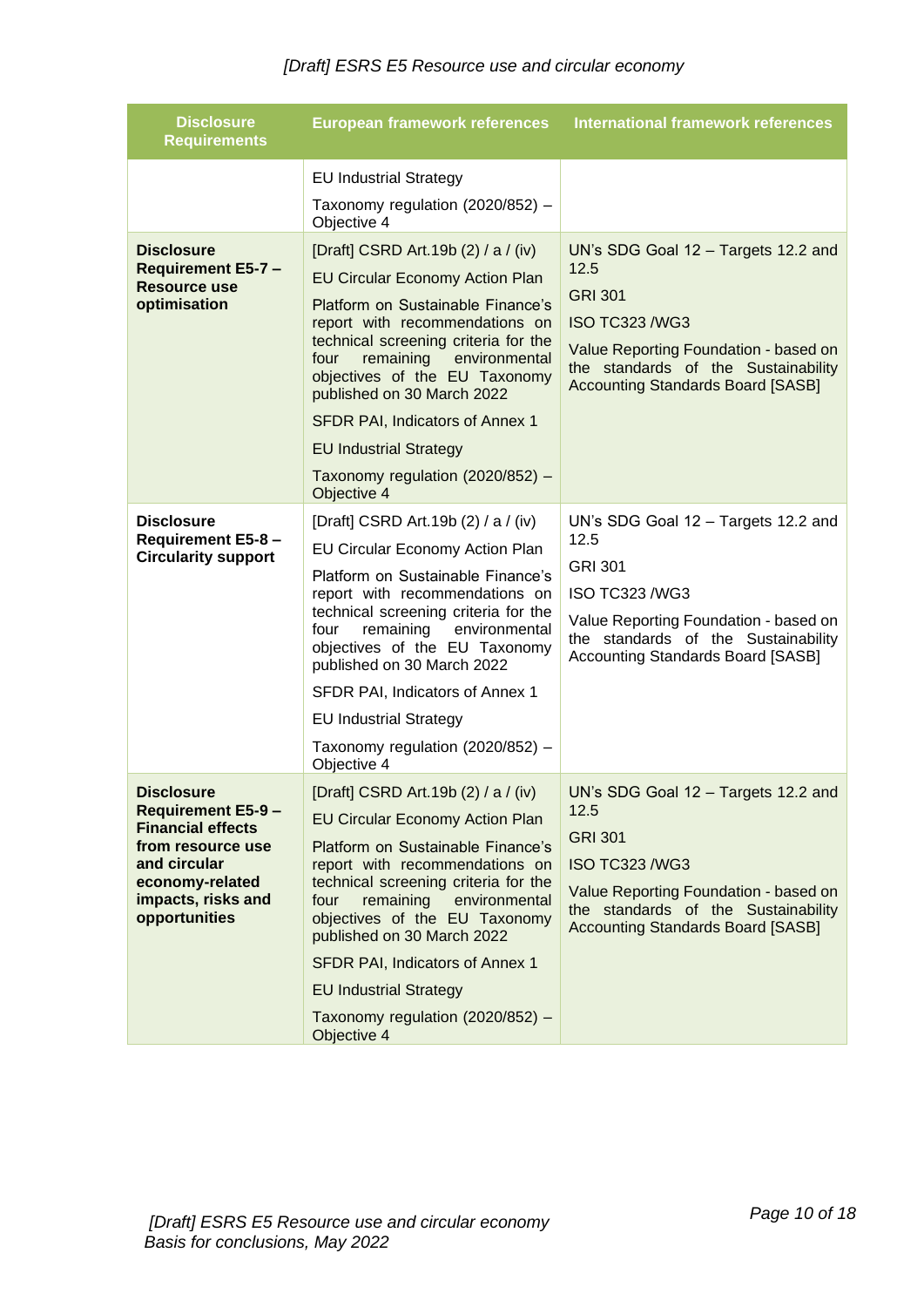BC21. The more detailed elements of GRI and Circulytics that were considered to which the disclosure requirements in this [draft] standard are largely inspired from, are as follows in the below table. They were sometimes slightly changed or simplified.

| <b>Subtopics</b>                  | <b>GRI</b>                                                                                                                                                                                                                                                                                                                                                                                                                                                                                                                                                                                                                                                                                                                                                                                                                                                                                                                                                                           | <b>Circulytics Indicators' list</b>                                                                                                                                                                                                                                                                                                                                                                                                                                                                               |
|-----------------------------------|--------------------------------------------------------------------------------------------------------------------------------------------------------------------------------------------------------------------------------------------------------------------------------------------------------------------------------------------------------------------------------------------------------------------------------------------------------------------------------------------------------------------------------------------------------------------------------------------------------------------------------------------------------------------------------------------------------------------------------------------------------------------------------------------------------------------------------------------------------------------------------------------------------------------------------------------------------------------------------------|-------------------------------------------------------------------------------------------------------------------------------------------------------------------------------------------------------------------------------------------------------------------------------------------------------------------------------------------------------------------------------------------------------------------------------------------------------------------------------------------------------------------|
| <b>Resource</b><br><b>inflows</b> | GRI 301-3: a. Percentage of reclaimed products and<br>their packaging materials for each product category.<br>b. How the data for this disclosure have been collected.<br>GRI 301-1: Total weight or volume of materials that<br>are used to produce and package the organization's<br>primary products and services during the reporting<br>period, by:<br>i. non-renewable materials used;<br>ii. renewable materials used.<br>GRI 301-2:<br>.Percentage of recycled input materials used to<br>manufacture the organization's primary products and<br>services.                                                                                                                                                                                                                                                                                                                                                                                                                   | Indicators' list Or (MIN) and<br>6a. Mass of inflow products<br>and materials suitable for the<br>technical /biological cycle<br>. For technical cycle: % of<br>non-virgin, % of virgin but<br>renewable and regeneratively<br>sourced<br>. For biological cycle: % of<br>sourced, % virgin but<br>renewable and regeneratively<br>sourced                                                                                                                                                                        |
| <b>Resource</b><br>outflows       |                                                                                                                                                                                                                                                                                                                                                                                                                                                                                                                                                                                                                                                                                                                                                                                                                                                                                                                                                                                      | Indicator's list 6d, 6e,<br>6f. Mass of outflow products<br>and materials suitable for the<br>technical /biological cycle<br>. % of physical products<br>designed along circular<br>economy principles (during<br>use/ during end of functional<br>life)<br>. % of products and materials<br>suitable for the technical cycle<br>that are recirculated in<br>reuse/redistribution,<br>refurbishment, recycling,<br>nutrient recirculation                                                                         |
| <b>Waste</b>                      | GRI 306-2: a. Actions, including circularity measures,<br>taken to prevent waste generation in the organization's<br>own activities and upstream and downstream in its<br>value chain, and to manage significant impacts from<br>waste generated.<br>b. If the waste generated by the organization in its own<br>activities is managed by a third party, a description of<br>the processes used to determine whether the third party<br>manages the waste in line with contractual or legislative<br>obligations.<br>c. The processes used to collect and monitor waste-<br>related data<br>GRI 306-5: a. Total weight of waste directed to disposal<br>in metric tons, and a breakdown of this total by<br>composition of the waste.<br>b. Total weight of hazardous waste directed to disposal<br>in metric tons, and a breakdown of this total by the<br>following disposal operations:<br>i. Incineration (with energy recovery);<br>ii. Incineration (without energy recovery); | Indicator's list 6b, 6c<br>. % total outflow of products<br>and materials suitable for the<br>technical / biological cycle<br>being waste or by-products<br>that go to landfill or<br>incineration and are therefore<br>not recirculated (to be<br>questioned )<br>. Material outflows (products,<br>by-products, waste and<br>materials used in processes)<br>contain any substances from<br>the Cradle to Cradle Certified<br>Products Program in<br>quantities above the<br>maximum allowable<br>concentration |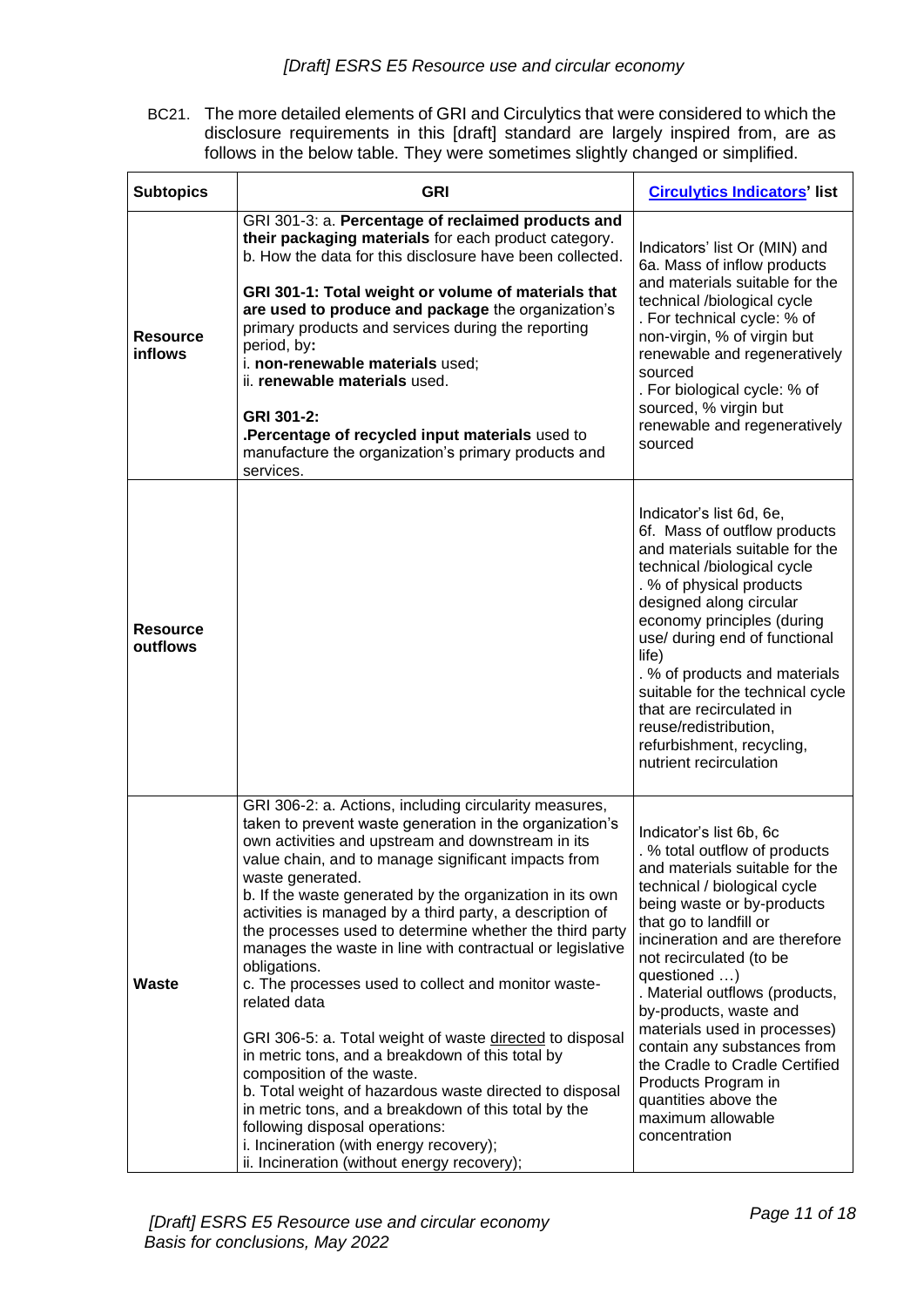| <b>Subtopics</b> | <b>GRI</b>                                                                                                                                                                                                                                                                                                                                                                                                                                                                                                                                                                                                                                                                                                                                                                                                                                                                                                                                                                         | <b>Circulytics Indicators' list</b> |
|------------------|------------------------------------------------------------------------------------------------------------------------------------------------------------------------------------------------------------------------------------------------------------------------------------------------------------------------------------------------------------------------------------------------------------------------------------------------------------------------------------------------------------------------------------------------------------------------------------------------------------------------------------------------------------------------------------------------------------------------------------------------------------------------------------------------------------------------------------------------------------------------------------------------------------------------------------------------------------------------------------|-------------------------------------|
|                  | iii. Landfilling;<br>iv. Other disposal operations.<br>c. Total weight of non-hazardous waste directed to<br>disposal in metric tons, and a breakdown of this total by<br>the following disposal operations:<br>i. Incineration (with energy recovery);<br>ii. Incineration (without energy recovery);<br>iii. Landfilling;<br>iv. Other disposal operations.<br>d. For each disposal operation listed in Disclosures<br>306-5-b and 306-5-c, a breakdown of the total weight in<br>metric tons of hazardous waste and of non-hazardous<br>waste directed to disposal:<br>i. onsite;                                                                                                                                                                                                                                                                                                                                                                                               |                                     |
|                  | ii. offsite.<br>e. Contextual information necessary to understand the<br>data and how the data has been compiled.                                                                                                                                                                                                                                                                                                                                                                                                                                                                                                                                                                                                                                                                                                                                                                                                                                                                  |                                     |
|                  | 306-4: a. Total weight of waste diverted from disposal in<br>metric tons, and a breakdown of this total by<br>composition of the waste.<br>b. Total weight of hazardous waste diverted from<br>disposal in metric tons, and a breakdown of this total by<br>the following recovery operations:<br>i. Preparation for reuse;<br>ii. Recycling;<br>iii. Other recovery operations.<br>c. Total weight of non-hazardous waste diverted from<br>disposal in metric tons, and a breakdown of this total by<br>the following recovery operations:<br>i. Preparation for reuse;<br>ii. Recycling;<br>iii. Other recovery operations.<br>d. For each recovery operation listed in Disclosures<br>306-4-b and 306-4-c, a breakdown of the total weight in<br>metric tons of hazardous waste and of non-hazardous<br>waste diverted from disposal:<br><i>i.</i> onsite;<br>ii. offsite.<br>e. Contextual information necessary to understand the<br>data and how the data has been compiled. |                                     |
|                  | GRI 306-3: a. Total weight of waste generated in metric<br>tons, and a breakdown of this total by composition of<br>the waste.<br>b. Contextual information necessary to understand the<br>data and how the data has been compiled                                                                                                                                                                                                                                                                                                                                                                                                                                                                                                                                                                                                                                                                                                                                                 |                                     |
|                  | GRI 306-1: For the organization's significant actual and<br>potential waste-related impacts, a description of:<br>i. the inputs, activities, and outputs that lead or could<br>lead to these impacts;<br>ii. whether these impacts relate to waste generated in<br>the organization's own activities or to waste generated<br>upstream or downstream in its value chain.                                                                                                                                                                                                                                                                                                                                                                                                                                                                                                                                                                                                           |                                     |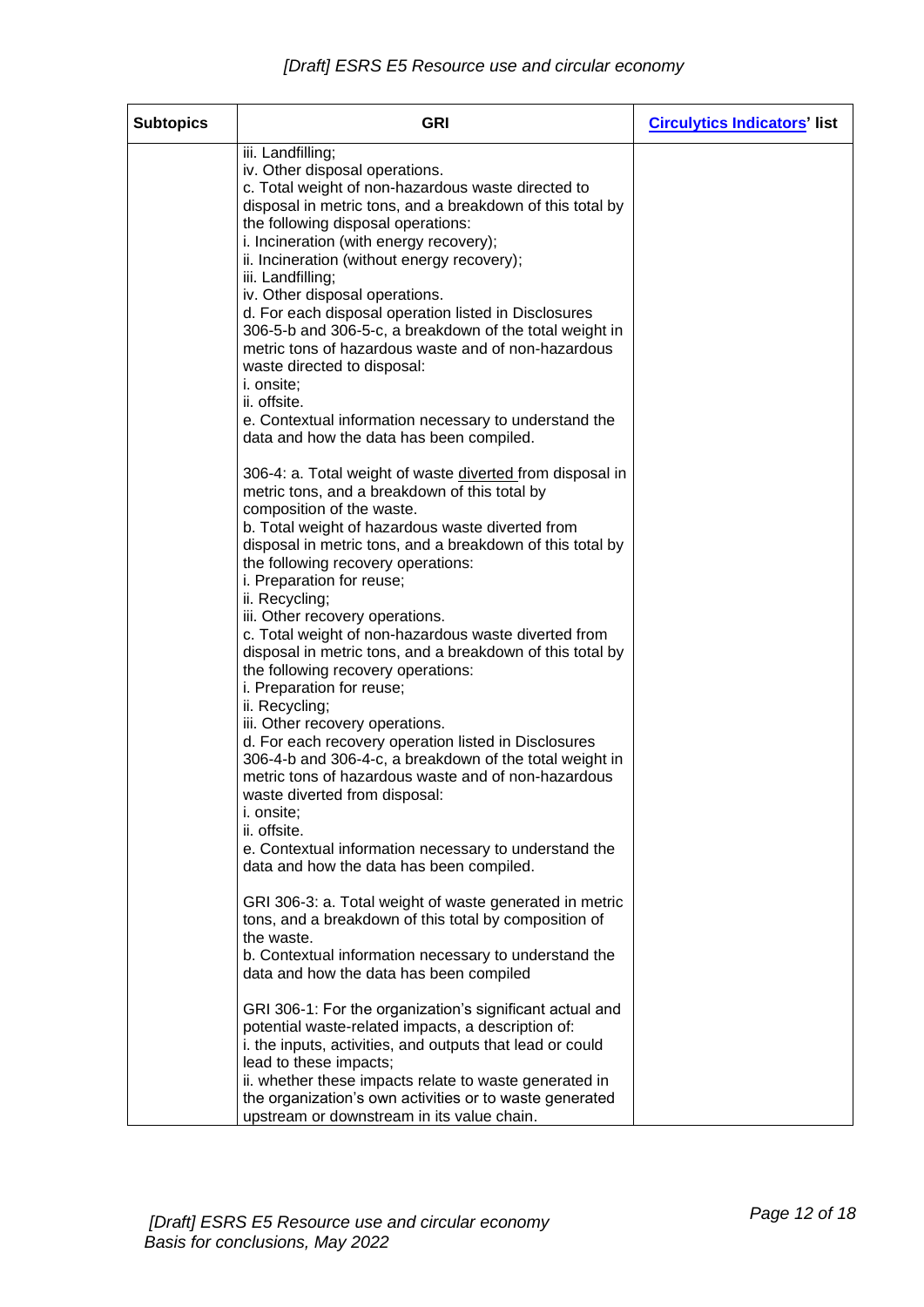| <b>Subtopics</b>                                                                                      | <b>GRI</b> | <b>Circulytics Indicators' list</b>                                                                                                                                                                                                                                                                                                                                                                                                                                                                                                                                                                                                                                                                           |
|-------------------------------------------------------------------------------------------------------|------------|---------------------------------------------------------------------------------------------------------------------------------------------------------------------------------------------------------------------------------------------------------------------------------------------------------------------------------------------------------------------------------------------------------------------------------------------------------------------------------------------------------------------------------------------------------------------------------------------------------------------------------------------------------------------------------------------------------------|
| Economic<br>and other<br>indicators:<br>resource use<br>optimization<br>and<br>circularity<br>support |            | Indicator's list 7<br>.% of physical products<br>designed to enable customers<br>to improve their product's<br>circular economy performance<br>. % of plant, property, and<br>equipment (PPE) assets<br>procured with circular<br>procurement approaches<br>. % of plant, property, and<br>equipment (PPE) assets<br>having policies or agreements<br>in place to enable<br>recirculation<br>. % of the following categories<br>screened positively for EU<br>taxonomy circular economy<br>alignment: lending/fixed<br>income/private equity /listed<br>equity<br>. % of the following categories<br>going toward financing the<br>circular economy:<br>lending/fixed income/private<br>equity /listed equity |

# <span id="page-12-0"></span>**Disclosure Requirements**

### <span id="page-12-2"></span><span id="page-12-1"></span>*General, Strategy, Governance and Materiality assessment*

#### *Resource use and circular economy-related specific application guidance on ESRS 2 Disclosure Requirements SBM 3 and SBM 4 on the integration of resource use and circular economy in the business model*

BC22. This Disclosure Requirement refers to the new Circular Economy Action Plan by requiring undertakings to consider how to adapt their business strategy to align with this goal and it sets disclosure requirements to provide transparency about how this is being achieved.

#### <span id="page-12-3"></span>*Resource use and circular economy-related specific application guidance on ESRS 2 Disclosure Requirements IRO on impacts, risks and opportunities*

BC23. When carrying out circularity measurement and assessment of systems that can be complex it is necessary to generate, search and manage appropriate data and apply those data across the entire life cycle(s) of the product(s) raw material acquisition, production, distribution, use and end-of-life treatment. In performing a circularity measurement and assessments, a systemic approach and a life-cycle perspective should thus be applied. Hence, the importance of the upstream and downstream value chain in this [Draft] Standard.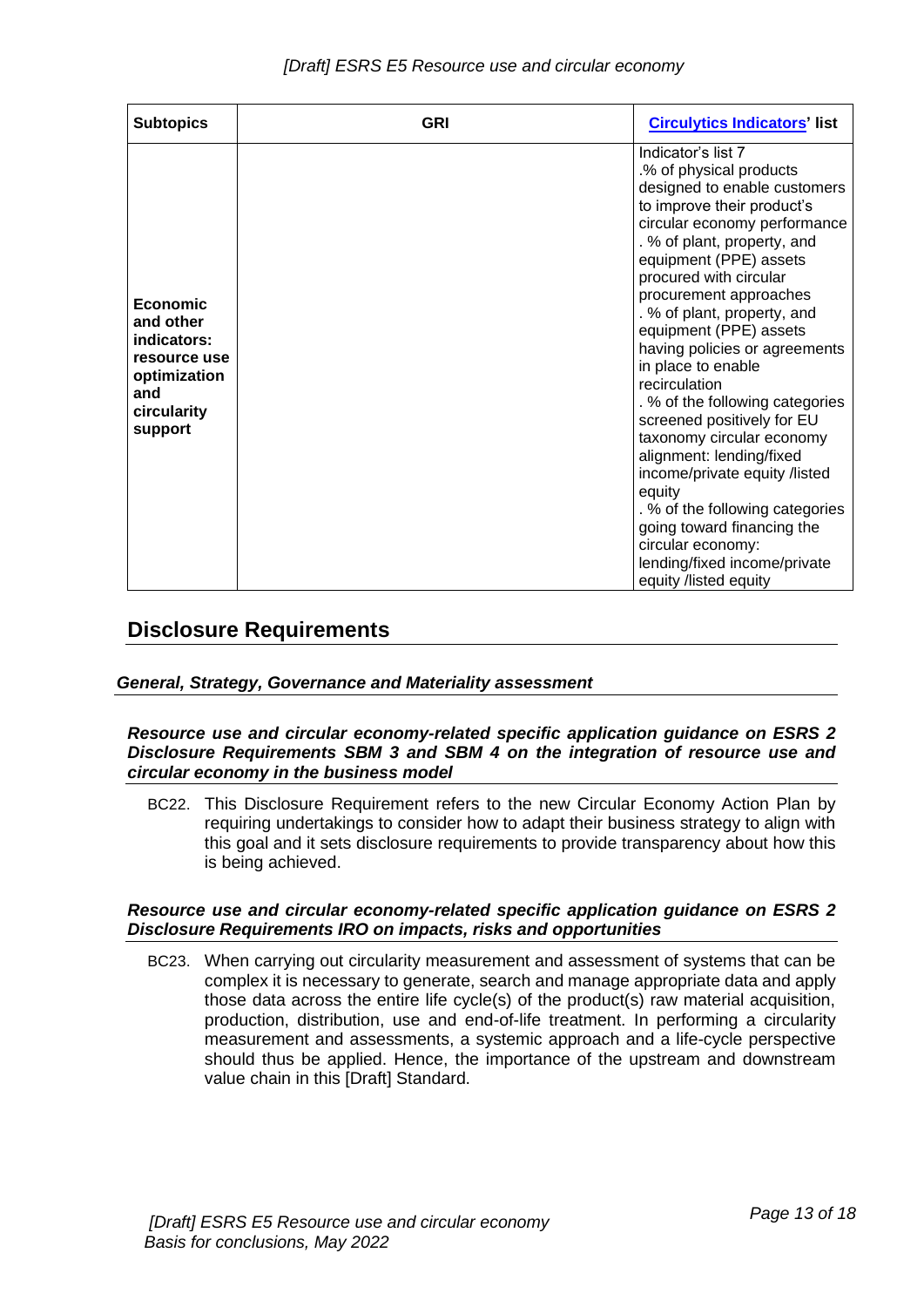#### <span id="page-13-1"></span><span id="page-13-0"></span>*Policies, targets, action plans and resources*

#### *Disclosure Requirement E5-2 – Measurable targets for resource use and circular economy*

- BC24. The European Green Deal targets to improve the well-being and health of citizens and future generations by providing longer-lasting products that can be repaired, recycled and re-used.
- BC25. The Platform on Sustainable Finance's report with recommendations on technical screening criteria for the four remaining environmental objectives of the EU Taxonomy published on 30 March 2022 elaborates:
	- (a) Objective 4 The transition to a circular economy: "By 2030 economic growth is decoupled from the extraction of non-renewable resources and depletion of the stock of renewable resources is reversed, and by 2050 economic activity is largely decoupled from resource extraction, through environmental design for a circular economy to eliminate waste and pollution, keep materials and products in use at their highest value, and to regenerate ecosystems.
	- (b) This ambition builds on a reduction of the EU27 material footprint (RME) by 50% by 2030 and by 75% by 2050 (compared to a 2015 baseline of 14t/capita) and raising the circular material use rate of all materials to increase the average to at least 25% by 2030, by increasing the durability, repairability, upgradability, reusability or recyclability of products, and by remanufacturing, preparing for reuse and recycling of used materials and products; and on cultivating 25% of total agricultural land and production forestry by 2030, and 100% by 2050, using regenerative production methods, such as agroecology and silvopasture."
- BC26. The EU Industrial Strategy, complemented by the European Commission's new Action Plan on the Circular Economy (CEAP), states that circularity is an essential part of a wider transformation of industry towards climate neutrality and long-term competitiveness. It can deliver substantial material savings throughout value chains and production processes, generate extra value and unlock economic opportunities.
- BC27. Moving past the current linear model, a circular economy aims to redefine growth, focusing on positive society-wide benefits and gradually decoupling economic activity from the extraction of natural resources. The transition to renewable energy sources is an essential requirement for the circular economy, which is based on three principles, driven by environmental design: eliminate waste and pollution; keep products and materials in use at their highest value; and regenerate ecosystems7.
- BC28. Undertakings should disclose which actions the undertaking takes to achieve the targets (see section on actions and resources) and how the business model and strategy support the achievement of the targets (see section on business model and strategy).

#### <span id="page-13-2"></span>*Disclosure Requirement E5-3 – Resource use and circular economy action plans*

BC29. Three issues have been identified in the [Draft] Standard as part of these additional disclosures: eliminating waste, circulating products and materials at their highest value, and regenerating nature.

Platform on Sustainable Finance's report with recommendations on technical screening criteria for the four remaining environmental objectives of the EU taxonomy, 30 March 2022, p30.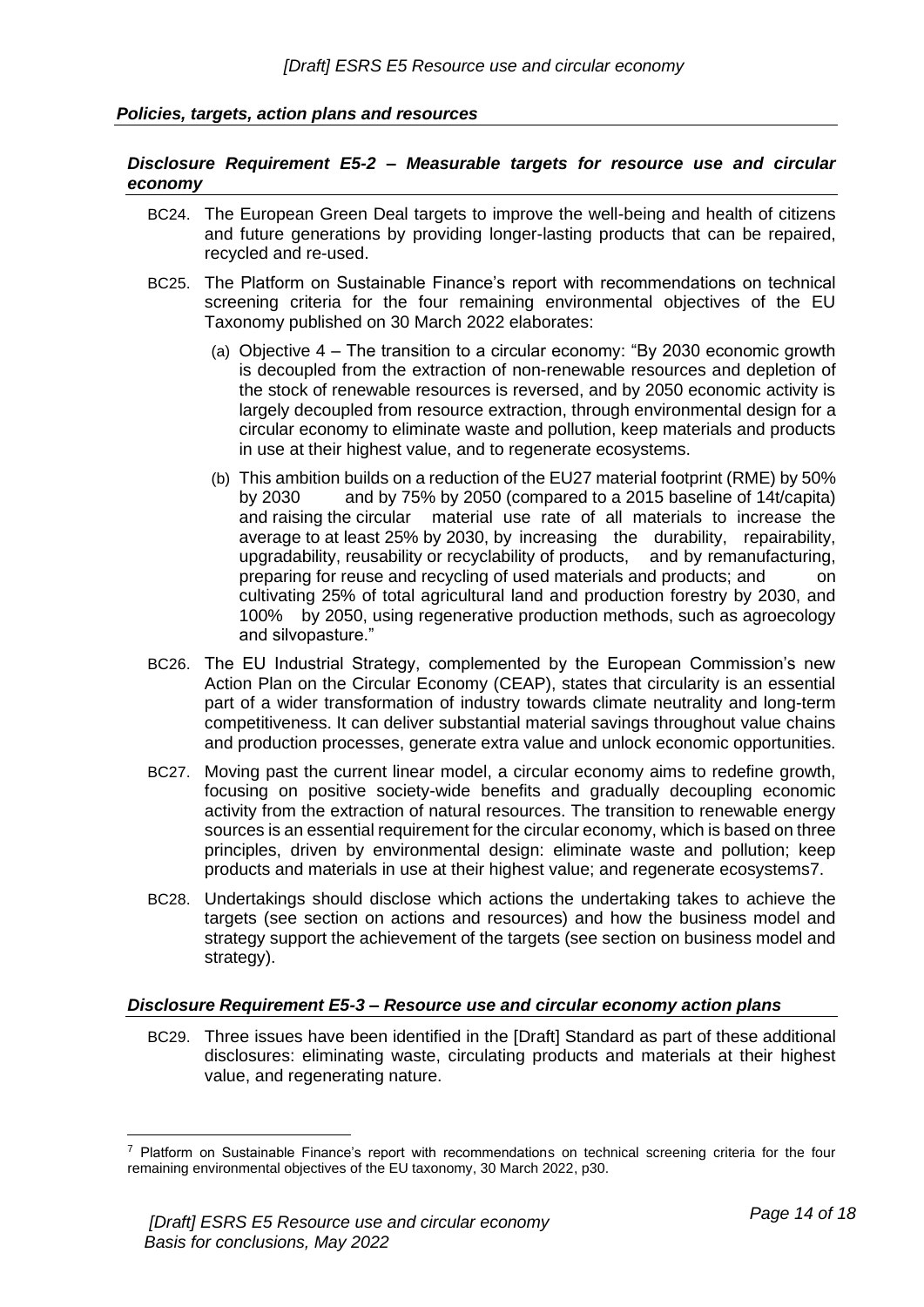- BC30. "Circular Economy can be seen as a response that helps to achieve the desired state of an objective, or to reduce the pressure on an objective". $^{\rm 8}$
- BC31. Every undertaking should disclose on their actions and resources aiming to eliminate waste, circulate products at their highest value and regenerate nature, in line with the five subtopics chosen in the [draft] ESRS E5 standard. For example, conception and ecodesign, innovation and R&D, skills development and training, manufacturing and distribution adaptation, local collaborations, initiatives across value chain.

#### <span id="page-14-0"></span>*Performance measures*

- BC32. The disclosure requirements which follow provide information on the circularity strategy of the undertaking. It is to be read in conjunction with [draft] ESRS E2 on Pollution and [draft] ESRS E3 on Water and marine resources which address specific matters on substances of concern or plastics for instance.
- BC33. Besides, all the disclosure requirements are sector-agnostic (i.e. deemed to be material for all undertakings across all sectors, subject to the rebuttable presumption of ESRS 1 paragraph 57). Sector specificities are particularly important for circular economy but will be developed in dedicated standards.

#### <span id="page-14-1"></span>*Disclosure Requirement E5-4 – Resource inflows*

- BC34. The resource inflows subtopic addresses the circularity of material resources inflows.
- BC35. The disclosure requirement was inspired mainly by GRI 301-1, GRI 301-2 and GRI 301-3. It was deemed to give a good level of understanding of the inflows while the requirements remain at a sector-agnostic level.
- BC36. The transparency proposed on the split between renewable versus non-renewable resources; virgin versus non-virgin; and sustainable or regenerative sources allows more granularity in the information provided and follows the proposals of Circulytics indicators list.
- BC37. Both weight and percentage of inflows are important to provide an understanding of the performance of the undertaking as regards the circularity of its materials and products inflows.

#### <span id="page-14-2"></span>*Disclosure Requirement E5-5 – Resource outflows*

- BC38. The Resource outflows subtopic addresses the circularity of material intended outflows including being recirculated. Outflows in this category are intended to provide an economic or other benefit.
- BC39. Outflows performance measures provide an understanding of the level of circularity of the products and materials produced by the undertaking and hence provide a sense of the optimised level of waste in the downstream value chain.
- BC40. The disclosure requirement is mainly inspired by the Circulytics indicators list.

#### <span id="page-14-3"></span>*Disclosure Requirement E5-6 – Waste*

BC41. The waste subtopic addresses the circularity of outflows of extraneous resources taking into account the following waste hierarchy: prevention, re-use, and recycling.

<sup>&</sup>lt;sup>8</sup> Platform on Sustainable Finance's report with recommendations on technical screening criteria for the four remaining environmental objectives of the EU taxonomy, 30 March 2022 p24.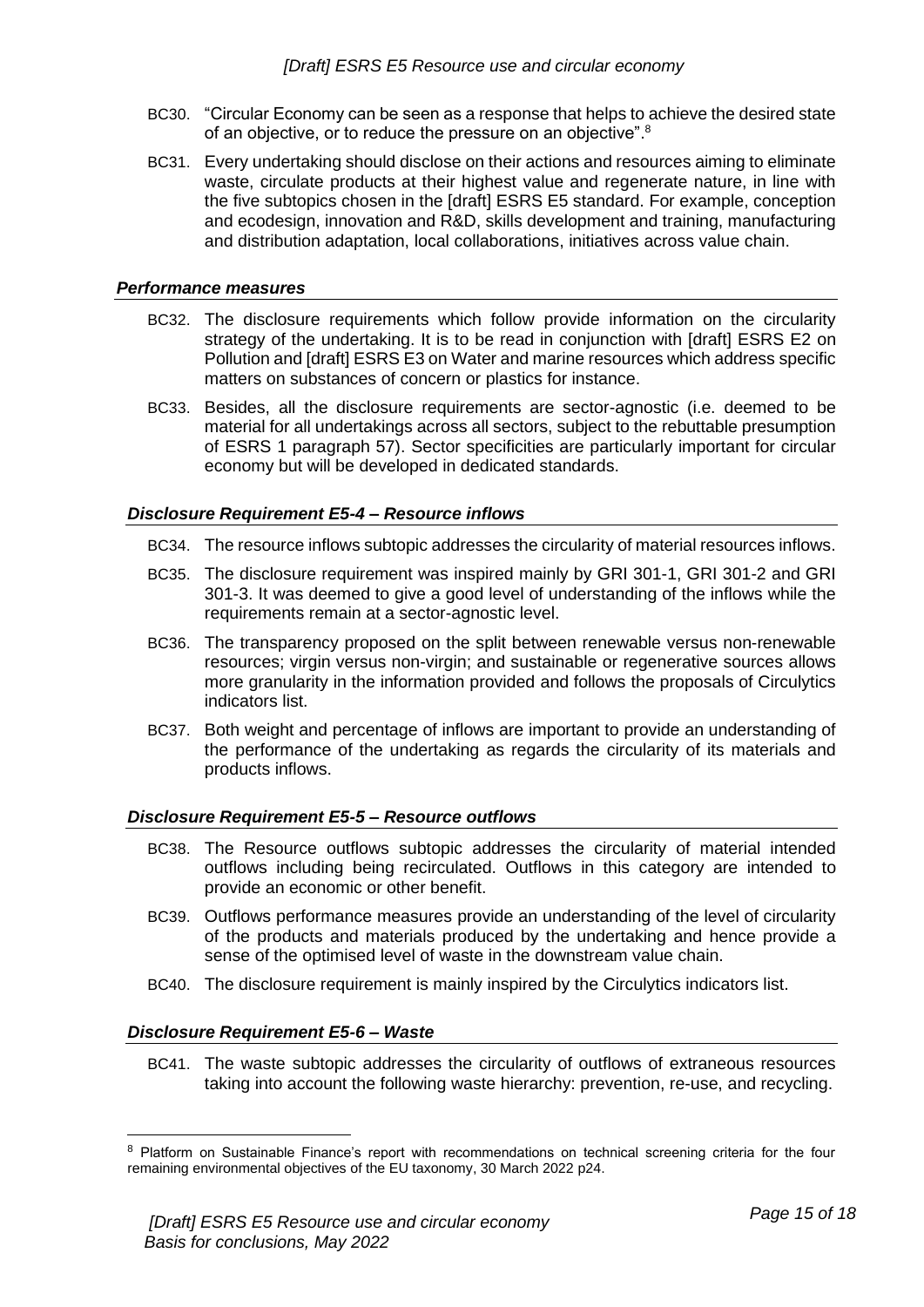- BC42. The disclosure requirement is inspired mostly by GRI 306-3, GI 306-4 and GRI 306- 5 in GRI 306 Waste, but is slightly less granular on some specific aspects. These include: onsite/offsite information or absence of split between incineration with or without energy recovery and has been regrouped in one single disclosure requirement.
- BC43. It provides information on the waste strategy of the undertaking and its related performance and progress.

#### <span id="page-15-0"></span>*Disclosure Requirement E5-7 – Resource use optimisation*

- BC44. Resource use optimisation means to design, produce and distribute materials and products with the objective to keep them in use at their highest value. It also refers to creating innovative business models contributing to better design and utilisation of existing products and materials or applying regenerative production methods.
- BC45. This disclosure requirement provides information on the performance of the undertaking in relation to the transformation of its business models to enable more circularity and to keep resources at their highest value.
- BC46. Ecodesign and design for longevity, repair, reuse, repurposing, disassembly, and remanufacturing are examples of tools to prevent a quick and limited use of materials and products. Innovative business models could also contribute to better use of existing products and materials (such as shared economy or pay-per-use business models). Regenerative production methods could also be applied.
- BC47. This disclosure requirement enables undertakings to provide information on their contribution to the circular economy that would not necessarily be captured by the Taxonomy Regulation which is focused on a limited number of priority sectors and on financial indicators related to own operations.
- BC48. In order to give an understanding of the weight of the described strategy in the activity of the undertaking, information is required on the share of turnover in relation to the described business models which leverage the transition to the circular economy.
- BC49. This disclosure requirement was inspired by the Taxonomy Regulation framework and the Circulytics indicators' list and concepts. No equivalent indicator is present as such in GRI framework which is focused on materials for GRI 301 and waste for GRI 306.

#### <span id="page-15-1"></span>*Disclosure Requirement E5-8 – Circularity support*

- BC50. Circularity support relates to the intensification of circular material use and is a way to decouple natural resources use from economic activity. Circular streams have to be organised collectively: for instance, the collection of used products and materials needs to be addressed to ensure their reuse, repair, remanufacturing and recycling. In addition, production processes should be designed to reduce waste and increase the use of recycled materials (closed-loop recycling, by-product use…). Depending on the sector of the undertaking, cascading food and upcycling ingredients could also be opportunities to retain the value of the resource.
- BC51. This disclosure requirement provides an understanding of the collective actions undertaken that may be necessary to accelerate the transition to the circular economy in an efficient manner. Hence, it is necessary to encourage such collective actions through transparency.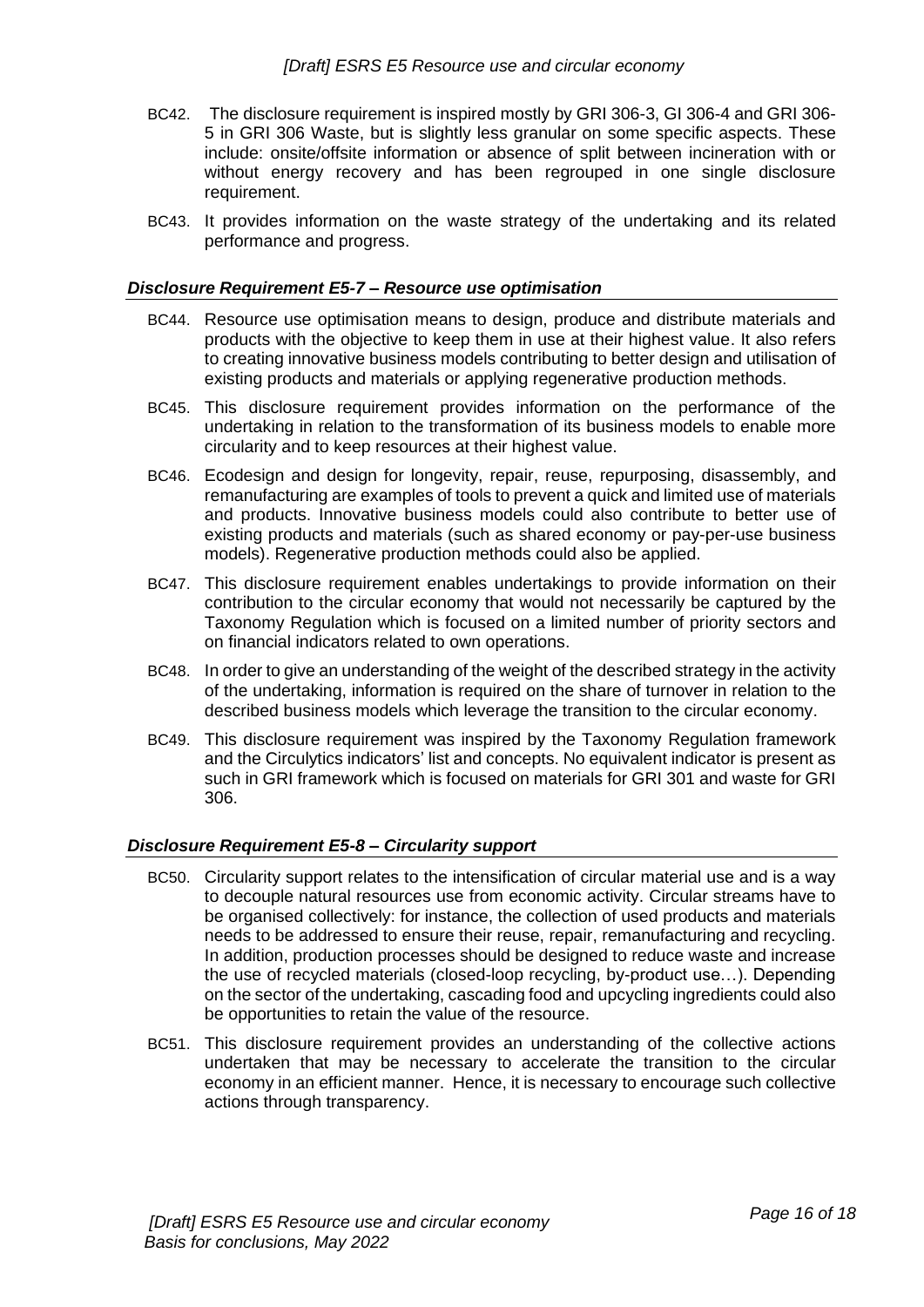BC52. This disclosure requirement was inspired by the Taxonomy Regulation framework and the Circulytics indicators' list and concepts. No equivalent indicator is present as such in GRI framework which is focused on materials for GRI 301 and waste for GRI 306

#### <span id="page-16-0"></span>*Disclosure Requirement E5-9 – Financial effects from resource use and circular economy-related impacts, risks and opportunities*

- BC53. The draft CSRD proposal (article 19 a 1) requires setting disclosure requirements in ESRS that allow to report information necessary to understand how sustainability matters affect the undertaking's development, performance and position. This requirement is reflected in the objective of this [draft] standard, in particular in the need to set requirements for undertakings to report about the effects of risks and opportunities on the undertaking's development, performance and position over the short-, medium- and long-term and therefore on its ability to create enterprise value (financial effects).
- BC54. This disclosure implements this requirement.